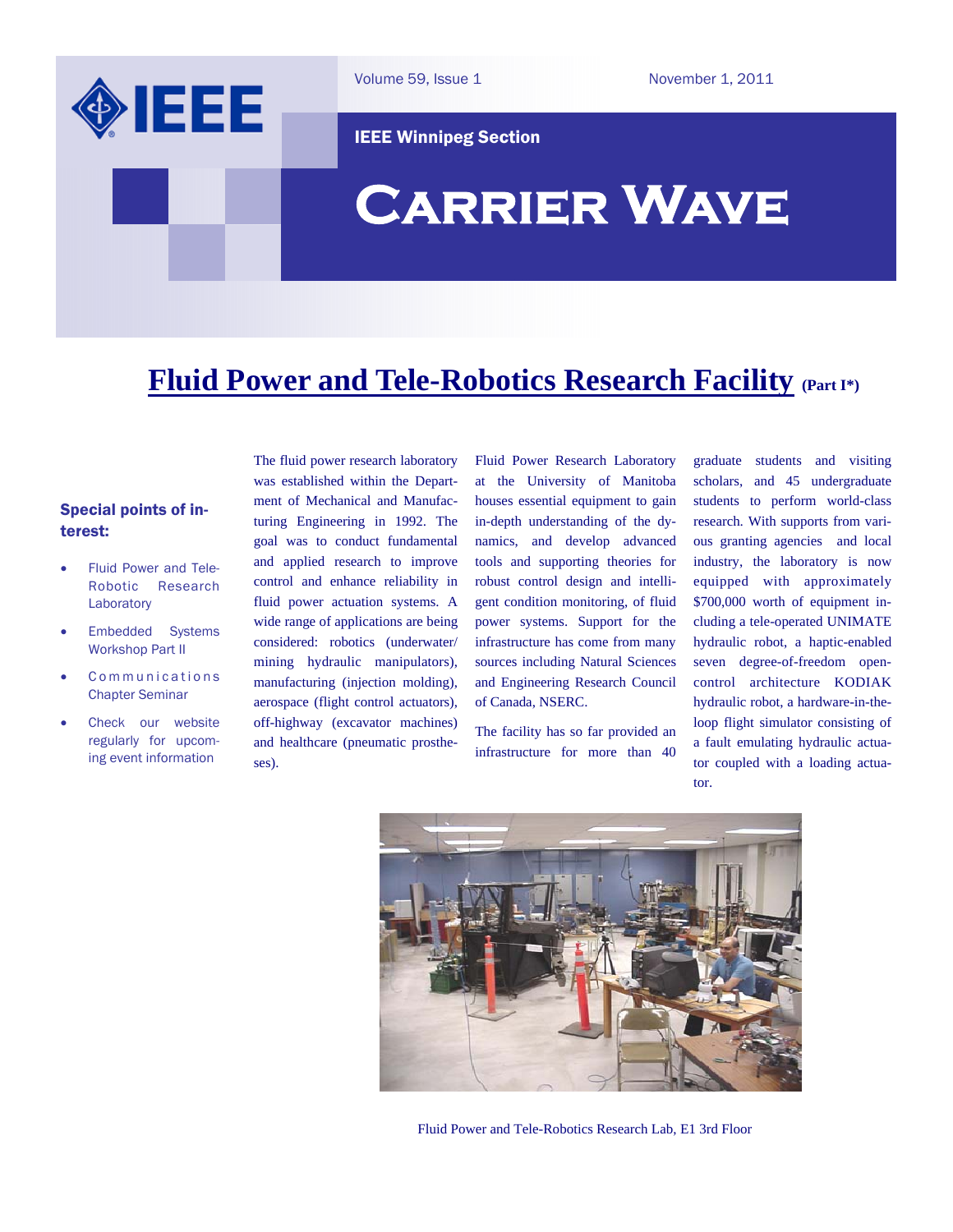Fluid Power and Tele-Robotic Research Laboratory

We have also designed and built a single axis hydraulic actuator for testing control algorithms applied to different valving systems. A second high performance hydraulic test rig was also constructed for studying contact transients and impact control research.

The laboratory also houses a pneumatic pick/place robot, a reconfigurable pneumatic test rig, a smart pneumatic process valve and a muscle-like pneumatically-activated arm.

The test rigs, which are all interfaced with computers and equipped with commercial and in-house developed software packages, allow fundamental study of different control and condition monitoring algorithms applied to hydraulic actuators in either fully automated or tele-operated modes.



Seven degree-of-freedom hydraulic robot, interfaced with master arms- one with no force feedback, and one to provide force feedback. Graphics display system and computer interfacing allow operators move the robot in an interactive manner.



\* Please see the part II of this article in the November Newsletter







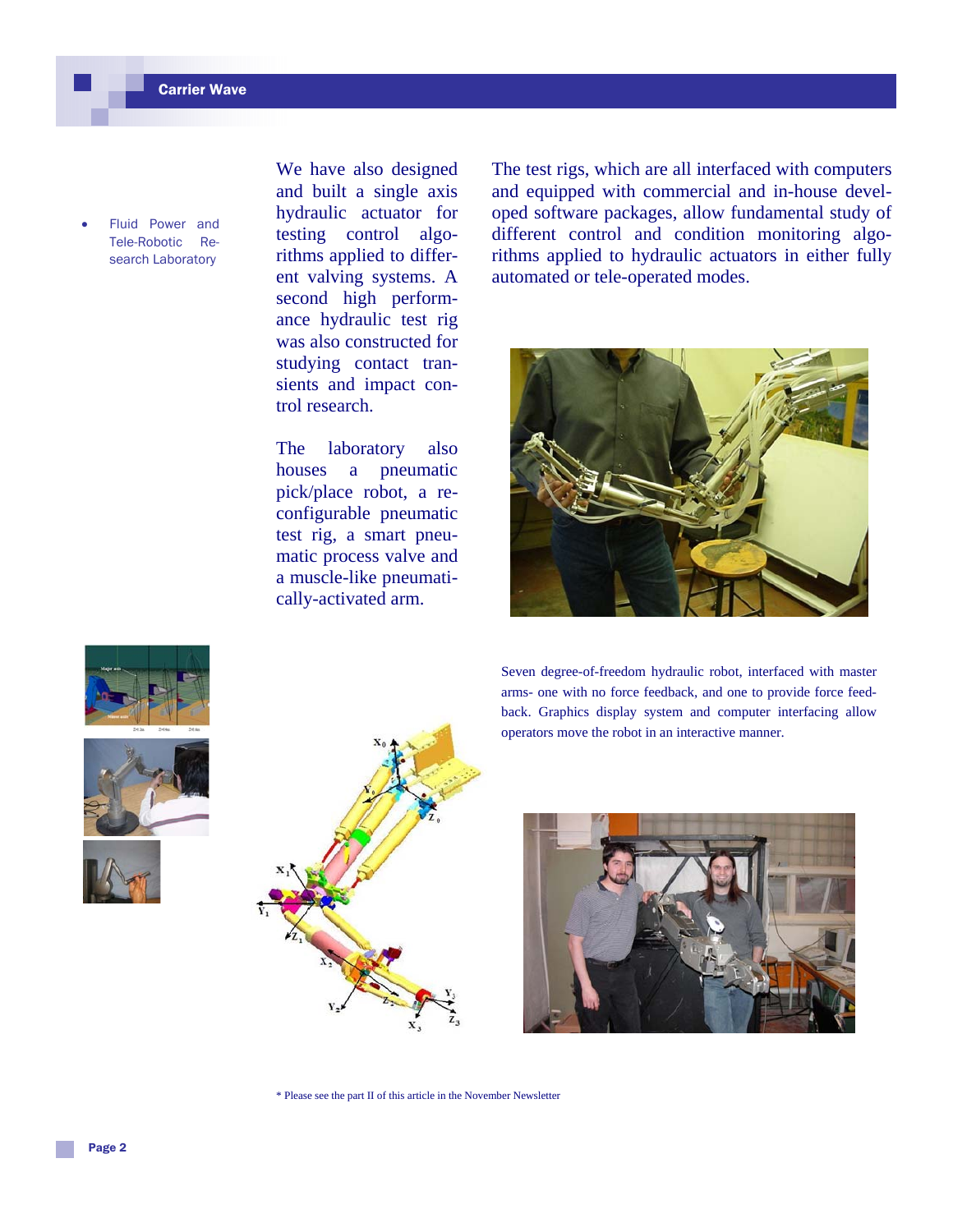This hands-on workshop is designed as a continuation of the beginners workshop held in October. A team of experienced mentors will use Code Composer Studio to demonstrate examples of:

- Embedded Systems Workshop Part II
- analog-to-digital conversions,
- handling input through push-buttons,
- using built-in timers,
- handling interrupts, and
- using a capacitive touch interface.

#### Speakers:

Craig Nemeth, Matthew Sebastian, Frank Serafin, Troy Denton, Matthew Woelk, Kiral Poon, Kane Anderson , Jonathan Aird, and Dario Schor.

Date: Saturday, November 12, 2011 from 11:30-17:00

Location: E3-558 EITC, University of Manitoba

Contact: For more information contact Dario Schor (VE4SCH) or Frank Serafin (VE4FHS).

#### Title:

Scheduling in Wireless Networks with Flow Arrivals and Departures

#### Abstract:

**Communications** Chapter Seminar

Throughput-maximizing scheduling algorithms have been well-studied for wireless networks under the assumption that the number of flows in the network is fixed. In this talk, we will consider the impact of flow-level dynamics on the throughput and delay performance of wireless networks. First, we will describe traditional scheduling algorithms and identify the reasons for their poor performance in the presence of flow-level dynamics. Then, we will present new scheduling algorithms which significantly improve upon the throughput and/or delay performance of the traditional algorithms.

#### Speaker:

R. Srikant, Fellow IEEE Fredric G. and Elizabeth H. Nearing Endowed Professor Department of Electrical and Computer Engineering University of Illinois at Urbana-Champaign, IL, USA

Date: Wednesday, November 16, 2011 at 10am

Location: Room E2-361, EITC, University of Manitoba, Fort Garry Campus

Contact: For questions or more information: Dr. Ekram Hossain 474-8908.